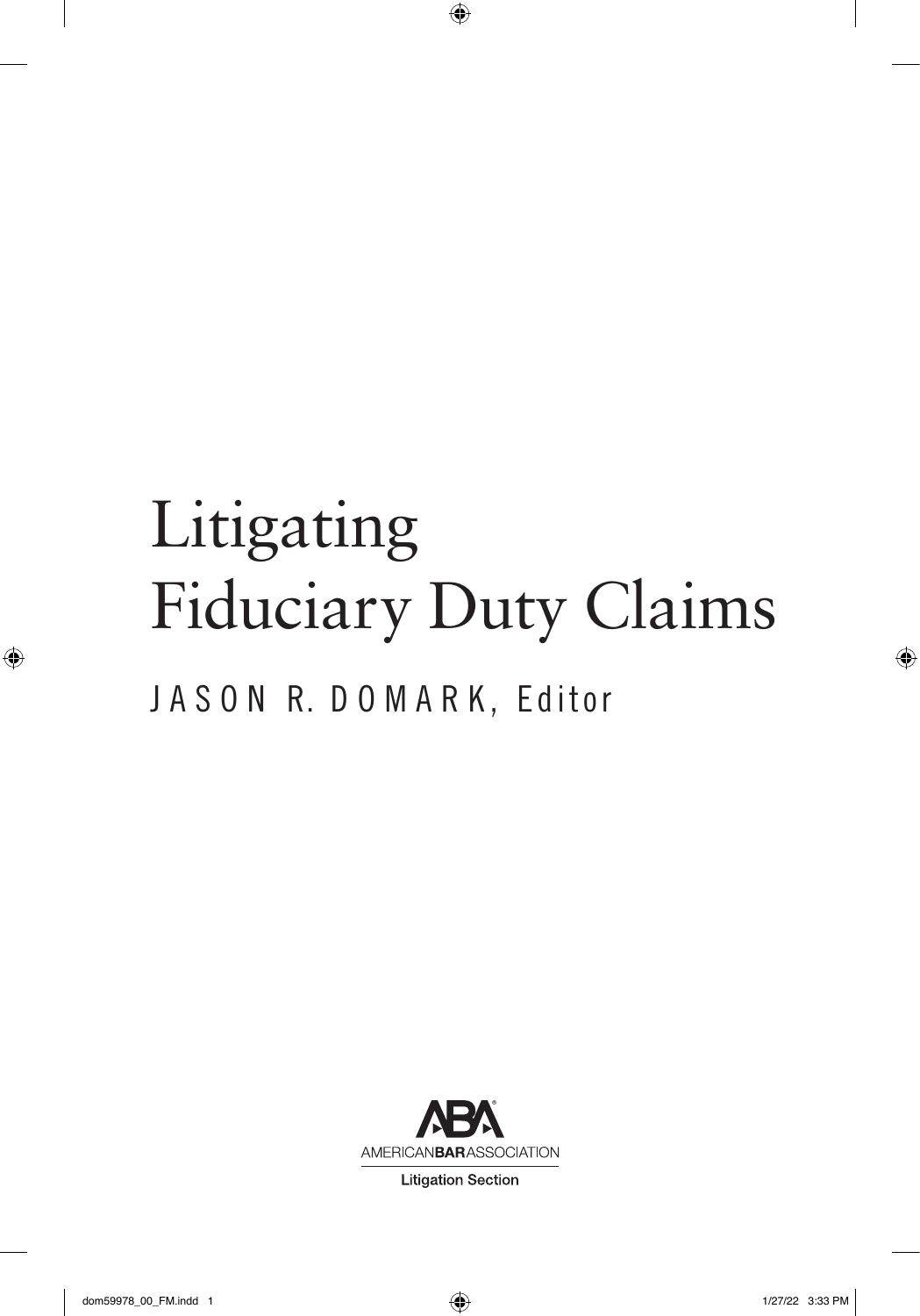Cover design by ABA Design

The materials contained herein represent the opinions of the authors and/or the editors, and should not be construed to be the views or opinions of the law firms or companies with whom such persons are in partnership with, associated with, or employed by, nor of the American Bar Association or the Section of Litigation, unless adopted pursuant to the bylaws of the Association.

⊕

Nothing contained in this book is to be considered as the rendering of legal advice for specific cases, and readers are responsible for obtaining such advice from their own legal counsel. This book is intended for educational and informational purposes only.

© 2022 American Bar Association. All rights reserved.

No part of this publication may be reproduced, stored in a retrieval system, or transmitted in any form or by any means, electronic, mechanical, photocopying, recording, or otherwise, without the prior written permission of the publisher. For permission contact the ABA Copyrights & Contracts Department, copyright@americanbar.org, or complete the online form at http://www. americanbar.org/utility/reprint.html.

Printed in the United States of America.

26 25 24 23 22 5 4 3 2 1

#### **Library of Congress CIP**

⊕

Discounts are available for books ordered in bulk. Special consideration is given to state bars, CLE programs, and other bar-related organizations. Inquire at Book Publishing, ABA Publishing, American Bar Association, 321 N. Clark Street, Chicago, Illinois 60654-7598.

www.shopABA.org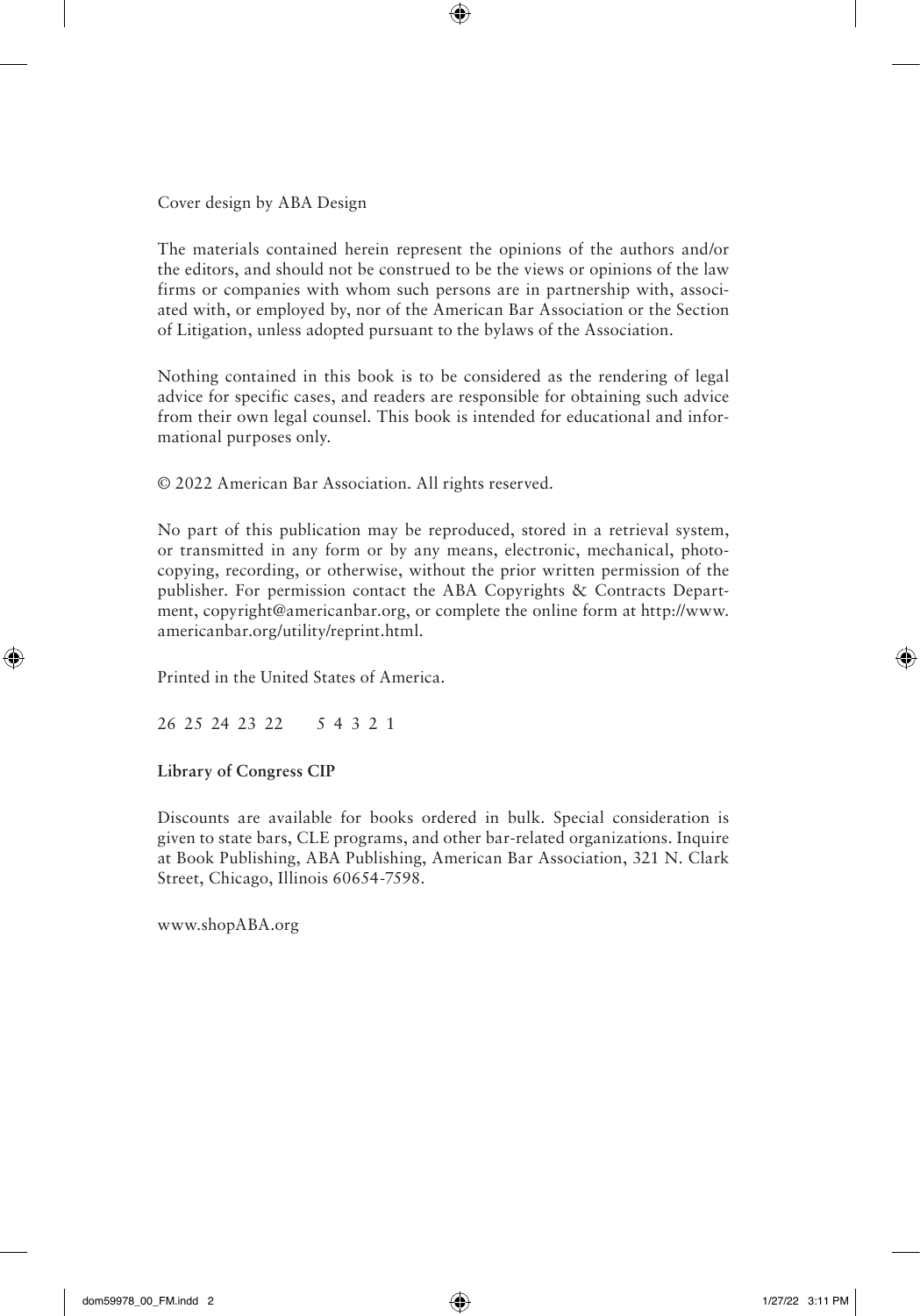# Chapter 5

⊕

# **Fiduciary Duties in the Context of the Limited Liability Company**

By Dale Schian, Dominick San Angelo, and Kortney Otten

# **I. Introduction**

◈

The ubiquity of the limited liability company as an entity form throughout the United States in the last several decades has often been described as a "much heralded development in corporate law."1 This entity form, first made available in the state of Wyoming in 1977, offered the benefit of a limitation on personal liability (much like a corporation) for its "members," while enabling its members to treat the income generated from their interest as a pass-through for taxation purposes (much like a partnership). The limited liability company (LLC) statutes adopted throughout the United States thus created a hybrid entity that offers flexibility for the members and other participants in the entity to customize their relationships by contract. The LLC statutes established entities that "are creatures of contract, 'designed to afford the maximum amount of freedom of contract, private ordering and flexibility to the parties involved.'"2 All 50 states and the District of Columbia have enacted LLC legislation.

<sup>1.</sup> *See, e.g.*, Rachel Maizes, *Limited Liability Companies: A Critique*, 70(3) St. John's L. Rev. art. 3 (1996), *available at* https://scholarship.law.stjohns.edu/cgi/viewcontent.cgi?a rticle=1618&context=lawreview.

<sup>2.</sup> TravelCenters of Am., LLC v. Brog, 2008 WL 1746987, at \*1 (Del. Ch. Apr. 3, 2008) (quoting *In re Grupo Dos Chiles, LLC*, 2006 WL 668443, at \*2 (Del. Ch. Mar. 10, 2006));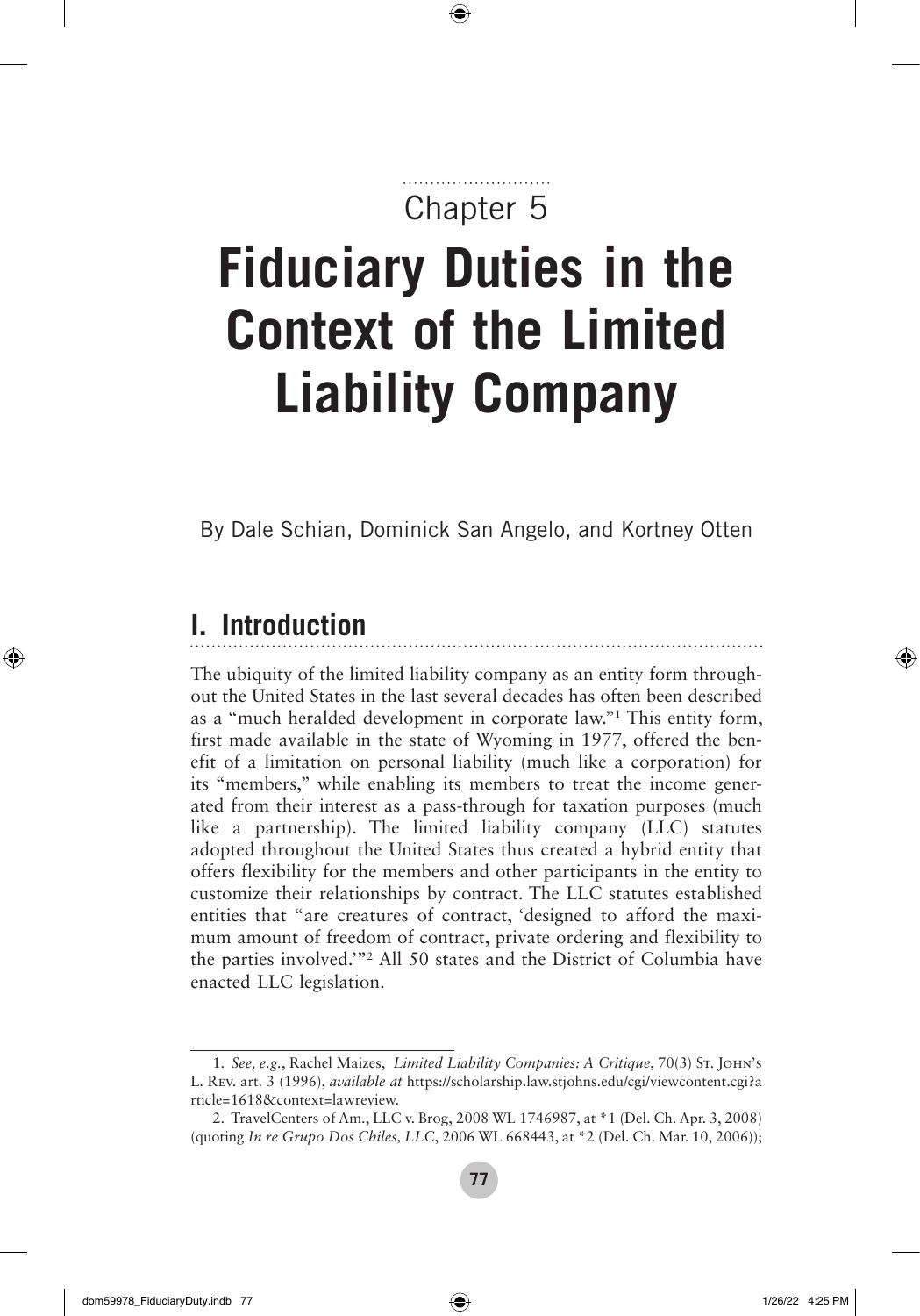The LLC entity form affords novelty and flexibility that create its own set of issues for determining whether certain actors within the entity are bound by fiduciary duties, and to whom. This chapter explores some of these unique issues in the LLC context, including the source of the fiduciary duty; a discussion of who owes fiduciary duties; to whom such duties are owed; how the duties differ in the context of "member-managed" versus "manager-managed" LLCs; and the extent to which statutory, common law, and the contractual agreements bind the LLC and its participants.

### **II. Fiduciary Duties**

Fiduciary duties consist of the duty of loyalty and the duty of care. The duty of loyalty requires the fiduciary to act with undivided loyalty to the LLC. It mandates that the best interests of the company take precedence over any personal interests or individual advantages possessed by an officer, director, or member that are not shared by the company generally. Failure by such actors to fulfill a duty of loyalty usually includes some form of self-dealing or misuse of corporate office for personal gain.3 Corporate decisions that confer a benefit (indirectly or directly) upon a participating director, officer, or member can implicate the duty of loyalty.

The duty of care requires fiduciaries of the LLC to act in good faith and exercise reasonable care in carrying out their obligations in dealing with the LLC's operations and activities. It requires that the fiduciary act with a degree of care that an ordinarily prudent person in a similar situation would use.4

# **III. Applicable Source of the Duty**

An LLC possesses characteristics typically associated with both corporations and partnerships. The fiduciary duties of participants in an LLC arise from three sources: the authorizing statute, the common law, and the agreement of the parties. Whether a fiduciary relationship exists

◈

*see also* CML V, LLC v. Bax, 6 A.3d 238, 250 (Del. Ch. 2010), *aff'd,* 28 A.3d 1037 (Del. 2011), as corrected (Sept. 6, 2011).

<sup>3.</sup> *In re* BH S & B Holdings LLC, 420 B.R. 112, 150 (Bankr. S.D.N.Y. 2009), *aff'd as modified*, 807 F. Supp. 2d 199 (S.D.N.Y. 2011) (internal citations omitted).

<sup>4.</sup> *In re* Sols. Liquidation LLC, 608 B.R. 384, 407 (Bankr. D. Del. 2019).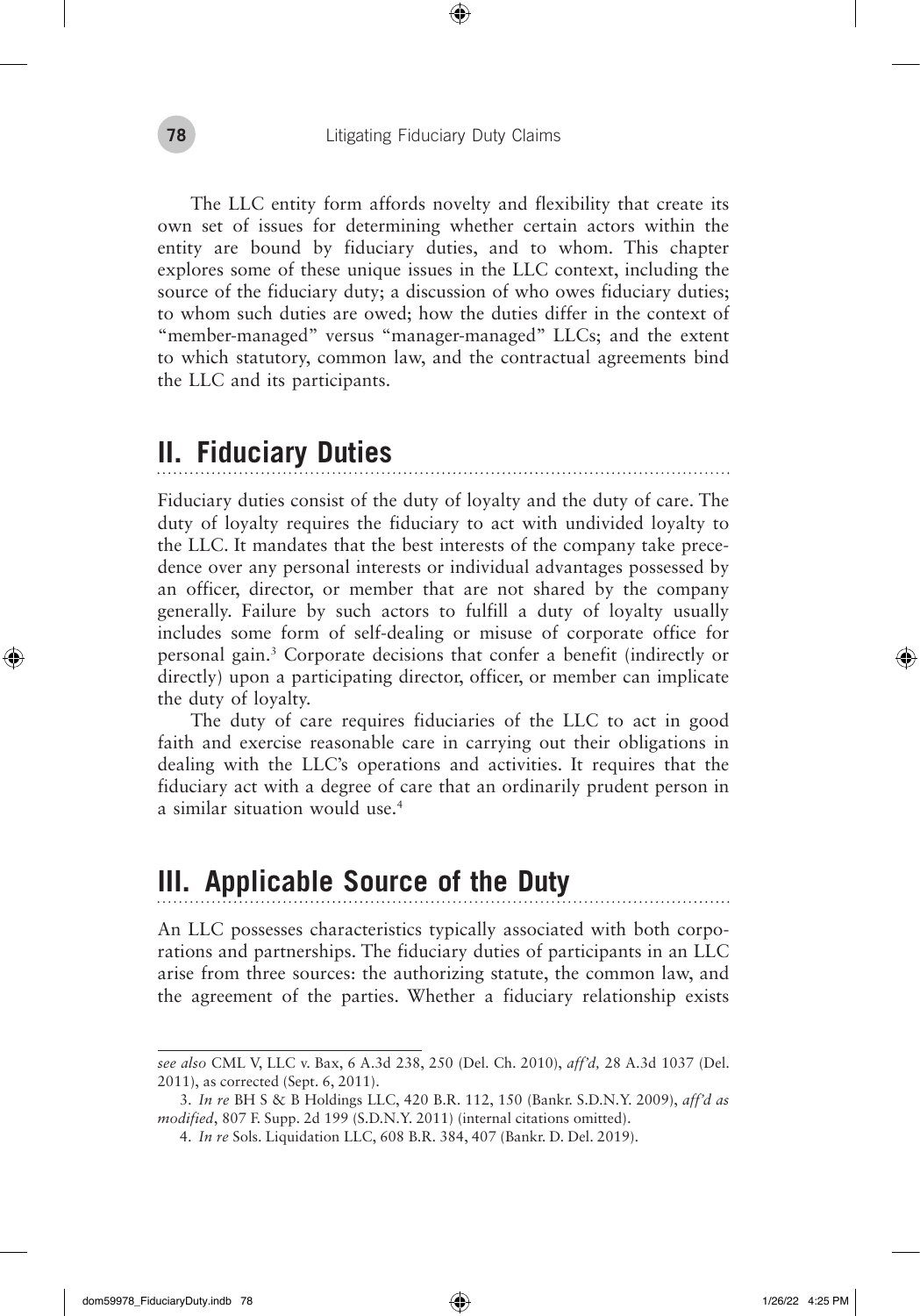among the various parties is generally a question of fact.<sup>5</sup> Even where no duty exists, it is possible that, through a course of dealing or contract, a duty arises when an actor accepts responsibility for and takes actions that generate reliance on the part of the beneficiary.<sup>6</sup>

#### **A. By Statute**

The creation and formation of LLCs is governed by statute. State statutes vary substantially across the nation. When efforts began in 1992 to draft a uniform act, called the Uniform Limited Liability Company Act (ULLCA), nearly every state had already adopted legislation authorizing LLCs.7 In 1996, the ULLCA was finally completed, but only six states adopted it. The ULLCA sought to codify fiduciary duties consistent with the approach taken in the Revised Uniform Partnership Act.

The ULLCA was substantially revised in 2006 and ten states adopted it. The 2006 revision recognized that the approach taken in 1996 was *too* reliant on the concept of good faith and fair dealing. The 2006 revision also sought to more fully define fiduciary duties using a "reasonableness under the circumstances standard" and defined that duty by reference to the well-known business judgment rule.

Efforts to harmonize the 2006 ULLCA with other uniform acts on unincorporated associations led to the current version of the revised 2013 ULLCA.<sup>8</sup> It has been adopted in nine states and the District of Columbia. Section 409 of the 2013 ULLCA deviates from the 2006 ULLCA in that it no longer expressly recognizes the business judgment rule that is a prominent measure of fiduciary duty for directors in the corporate context. The standard of reasonableness based on similar circumstances and references to fiduciary duty have also been removed. Instead, section 409(c) defines the duty of care as refraining "from

◈

<sup>5.</sup> *See* Gemstar Ltd. v. Ernst & Young, 917 P.2d 222, 233 (1996).

<sup>6.</sup> *See* Spinella v. Apriva LLC, No. CV 2015-053104, 2016 WL 8939205, at \*4 (Ariz. Super. Ct. Feb. 29, 2016) (citing Lloyd v. State Farm Mut. Auto Ins. Co., 860 P.2d 1304 (Ariz. Ct. App. 1992)); *see also In re* Sky Harbor Hotel Properties, LLC, 443 P.3d 21, 23 (Ariz. 2019) (describing the "fiduciary relation which results from the manifestation of consent by one person to another that the other shall act on his behalf and subject to his control, and consent by the other so to act") (quoting RESTATEMENT (SECOND) OF AGENCY § 1 (Am. Law. Inst. 1958)).

<sup>7.</sup> Unif. Ltd. Liab. Co. Act (2006) (last amended 2013), Prefatory Note to ULLCA (2006), 6C U.L.A. 4 (2016). Unless otherwise indicated references in this chapter to the "uniform act" or "ULLCA" refer to the Uniform Limited Liability Company Act (2006) (last amended 2013).

<sup>8.</sup> 6C U.L.A. 1 (2016) (Harmonized) (last amended 2013) ("ULLCA (2013)"); *id.* at 7 (Prefatory Note to 2011 and 2013 Harmonization Amendments).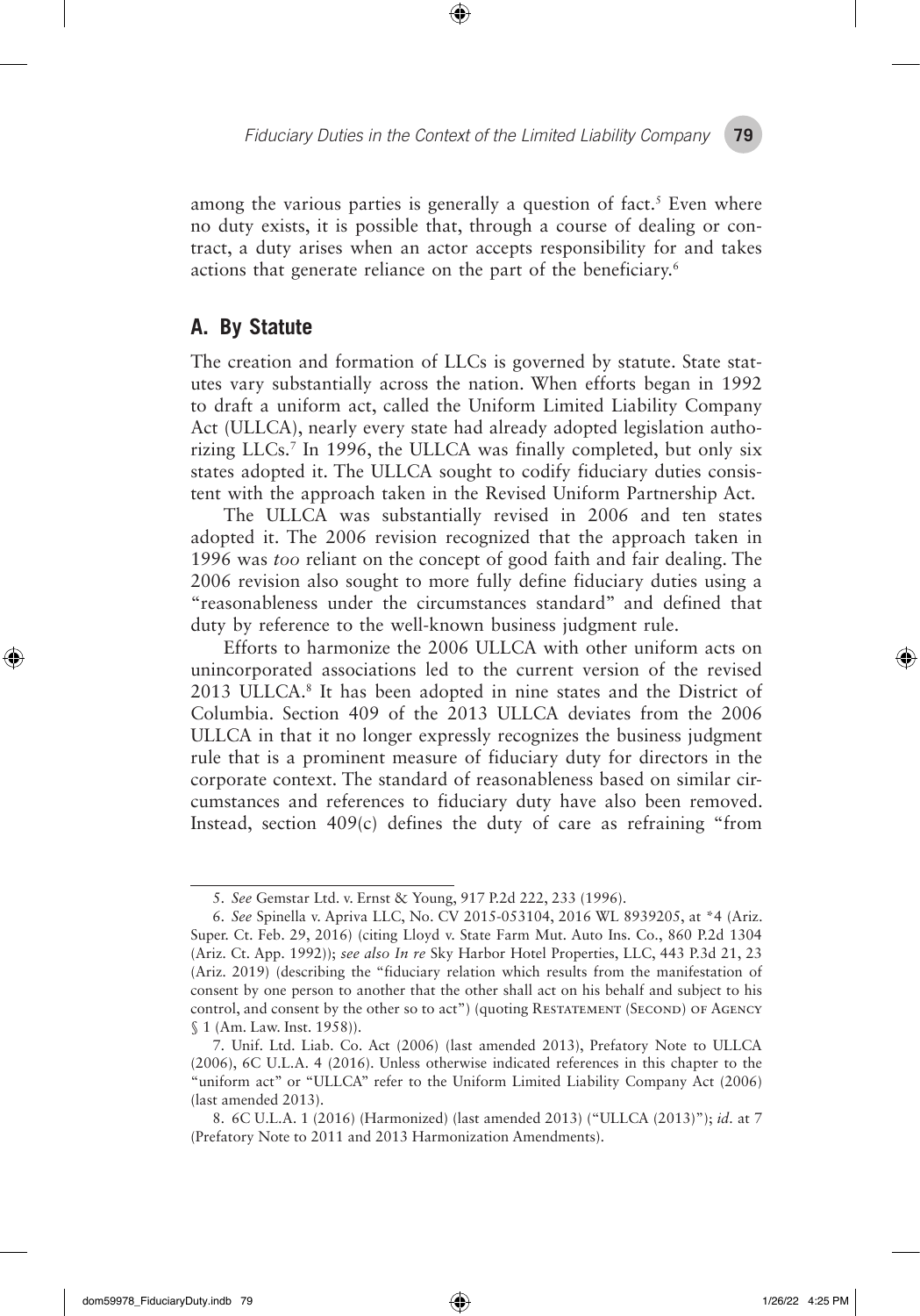engaging in grossly negligent or reckless conduct, willful or intentional misconduct, or knowing violation of law."9 The comment to section 409(c) states that "eliminating the label 'fiduciary' is merely semantics; no change in law is intended."10

Because some state statutes predate the uniform acts, they often rely on common-law or agency principals to establish and define the scope of fiduciary duties. Even the approach to address fiduciary duties in the 1996 ULLCA changed in the 2006 version, and then again in 2013. The purpose of the 2013 revision was "to harmonize, to the extent possible, all uniform acts pertaining to unincorporated associations."11 Additional judicial development will be necessary to know if the different formulations and descriptions of the duties owed make a meaningful difference in the standard of conduct required for those who act for and on behalf of LLCs.

#### **B. At Common Law**

◈

Many, but not all, state LLC statutes address the fiduciary duties owed by managers, members, and other parties to the LLC and to each other. Courts have analyzed the extent to which fiduciary duties apply at common law to LLCs in states without statutory provisions, and have generally held that such duties exist.12 Courts have looked to the law of agency, contracts, and other areas of common law to conclude that fiduciary duties are present in the context of the LLC. The law continues to evolve in that area and states continue to amend their statutes to address fiduciary duties.

In 1992, Arizona adopted the pre-ULLCA version of the LLC act, which did not address fiduciary duties at all. The LLC act did however, provide that the principals of agency law applied to LLCs. The Arizona Supreme Court recently held that the Arizona LLC Act necessarily imposes fiduciary duties on members, managers, and the LLC because it incorporates the law of agency, which includes principals of fiduciary duty.13 The court also determined that LLCs and their members *cannot* eliminate the implied covenant of good faith and fair dealing, which is present in every contract.<sup>14</sup>

<sup>9.</sup> 6C U.L.A. 107.

<sup>10.</sup> *Id.* at 109 (comment subsection (c)).

<sup>11.</sup> *Id.* at 7 (Prefatory Note to 2011 and 2013 Harmonization Amendments).

<sup>12.</sup> *E.g.*, Executive Ctr. v. Meieran, 823 F. Supp. 2d 883 (E.D. Wis. 2011).

<sup>13.</sup> *In re* Sky Harbor Hotel Properties, LLC, 443 P.3d 21, 22–23 (Ariz. 2019).

<sup>14.</sup> *Id.* at 24.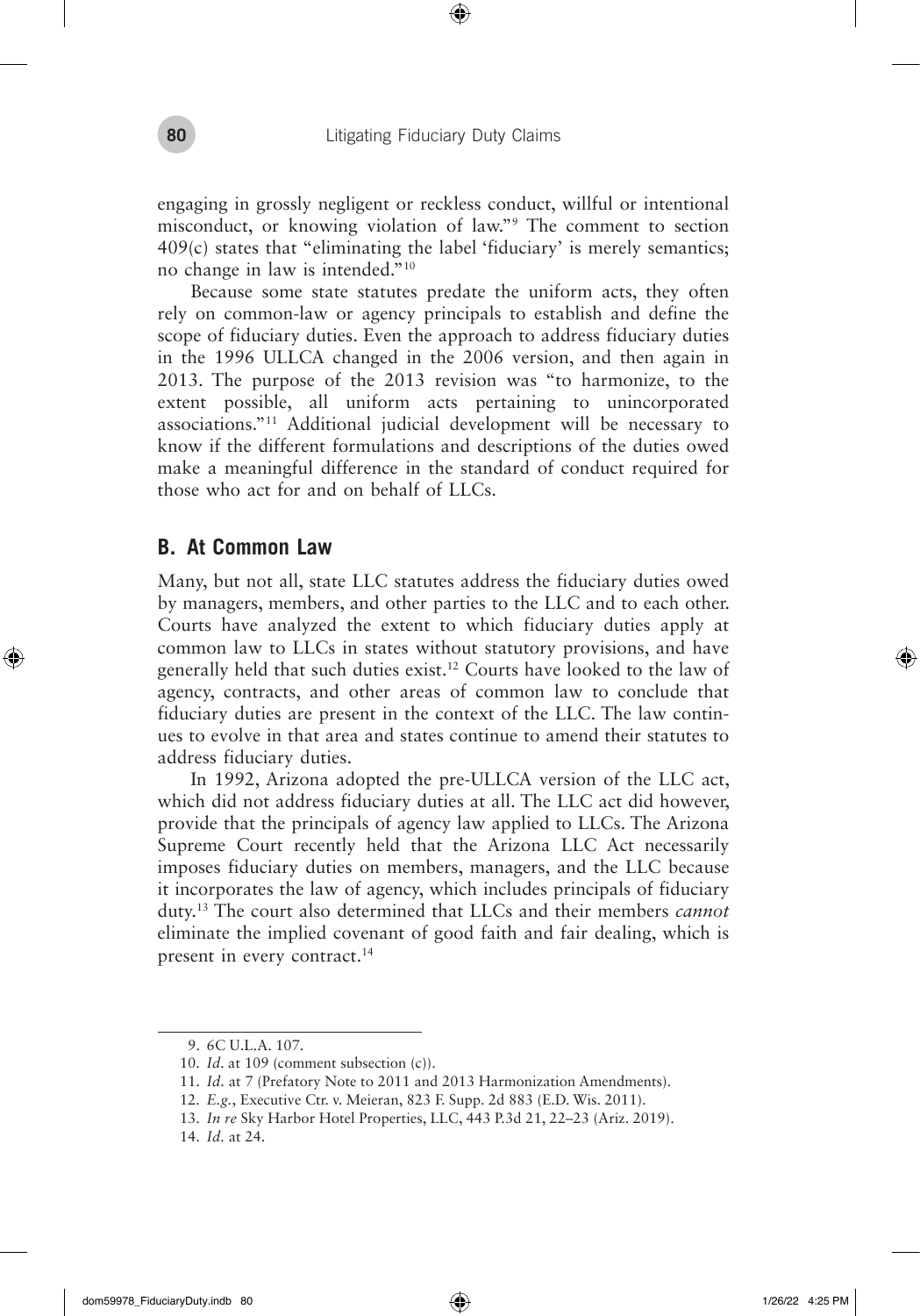*Fiduciary Duties in the Context of the Limited Liability Company* **81**

Delaware courts have relied on contract law, equitable conduct, and prior common law to find fiduciary duties in an LLC member context.15 The Delaware LLC Act does not explicitly articulate that managers of Delaware LLCs owe common law fiduciary duties of care and loyalty in the same way that directors and officers do in the corporation context. Rather, Delaware law allows parties to an LLC agreement to restrict or expand fiduciary duties to the LLC or its members or managers. However, because there is an ability to *restrict* fiduciary duties, many contend that such fiduciary duties *must* exist for there to be something to restrict or eliminate by contract.16 And although the LLC act does not expressly provide for fiduciary duties, Delaware courts have determined that *default equitable* fiduciary duties exist in an LLC context and are implicit in Delaware's LLC Act.17 Even if an LLC agreement

disclaims all statutory fiduciary duties of the directors, the directors' duties are limited to (i) those expressly set forth in the agreement and (ii) those that a court deems to arise under the implied covenant of good faith and fair dealing (which adheres to every contract and, by statute, cannot be waived or modified).18

Like Delaware, Florida relied on those same principles before amending and instating the Florida Revised LLC Act in 2015. Florida's Revised LLC Act now includes and addresses fiduciary duties that were previously lacking.19 It specifically incorporates fiduciary duties of

<sup>15.</sup> *See* Gatz Properties, LLC v. Auriga Capital Corp., 59 A.3d 1206, 1214 (Del. 2012) and Auriga Capital Corp. v. Gatz Properties, 40 A.3d 839, 861 (Del. Ch.), *judgment entered sub nom.* Auriga Capital Corp. v. Gatz Properties, LLC (Del. Ch. 2012), *aff'd,* 59 A.3d 1206 (Del. 2012).

<sup>16.</sup> *Fiduciary Duties of Managers of LLCs: The Status of the Debate in Delaware*, American Bar Association (Feb. 28, 2012), *available at* https://www.americanbar.org/groups /business\_law/publications/blt/2012/02/02\_lazarus/.

<sup>17.</sup> *See Auriga Capital Corp*., 40 A.3d 839; and *see* McWhinney Centerra Lifestyle Ctr. LLC v. Poag & McEwen Lifestyle Centers-Centerra LLC, 2021 WL 126572 (Colo. App. Jan. 14, 2021).

<sup>18.</sup> Gail Weinstein, Steven J. Steinman, Brian T. Mangino, Randi Lally & Maxwell Yim, *Fried Frank Discusses the Obligations of LLC Directors and Managers*, The CLS Blue Sky Blog (June 20, 2018), https://clsbluesky.law.columbia.edu/2018/06/20/fried-frank-dis cusses-the-obligations-of-llc-directors-and-managers/.

<sup>19.</sup> Louis T.M. Conti, *Un-Cabined Fiduciary Duties in Florida LLCs: The Common Law and Equity Opens the Door to Expanded Liability and the Manifestly Unreasonable Standard*, 91(8) Fla. Bar J. (Sept./Oct. 2017), https://www.floridabar.org/the-florida-bar -journal/un-cabined-fiduciary-duties-in-florida-llcs-the-common-law-and-equity-opens -the-door-to-expanded-liability-and-the-manifestly-unreasonable-standard/.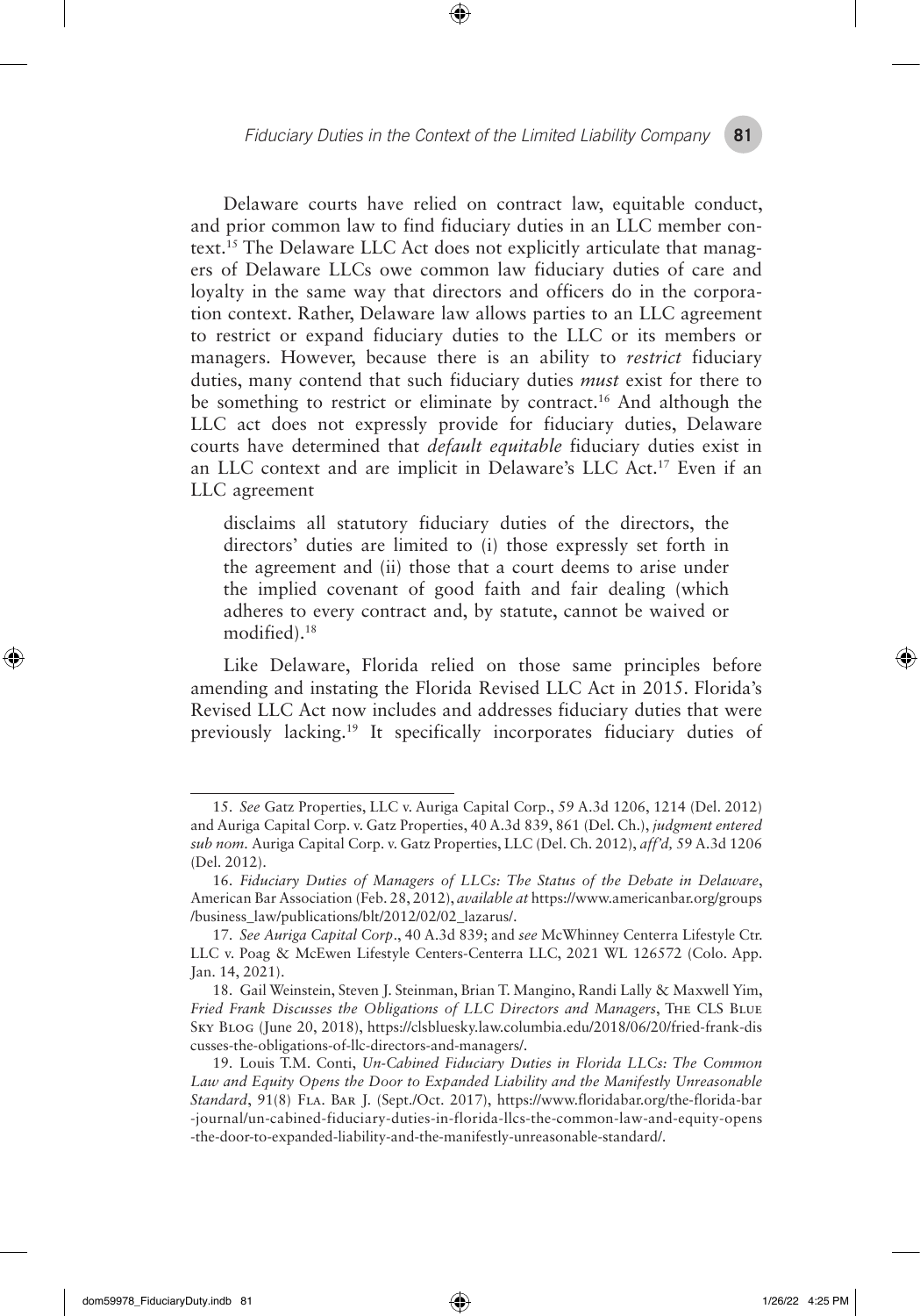loyalty and care in the LLC context, relating to managers, members, and the LLC. Florida also applies a duty of good faith and fair dealing in the LLC context, which, like other states have found, cannot be waived.<sup>20</sup> Unlike other states, Florida's LLC Act expressly limits or prohibits all together the ways in which the fiduciary duties may be altered or eliminated.

Wisconsin's Limited Liability Company Law (WLLCL) does not expressly mention fiduciary duties, but it does provide that common law principles of agency apply to the members and/or managers of the LLC. Wisconsin courts have construed that provision to apply fiduciary duties in connection with LLCs. In doing so, Wisconsin courts have found that the WLLCL did *not* abrogate common law claims and defenses and that members and managers owe common law fiduciary duties to other members and the LLC.<sup>21</sup>

In summary, because LLCs are created by statute, it is appropriate to look "first, foremost, and primarily" to the statute to define fiduciary duties.22 Yet, many states' LLC acts are ambiguous or incomplete when addressing fiduciary duties. Because of this ambiguity and incompleteness, many courts have looked to other states' LLC acts and drawn on other areas of law to fill in gaps where the applicable act is silent. The result is a growing body of case law that defines the contours of the fiduciary duties owed in various circumstances at common law.

#### **C. By Agreement**

◈

Fiduciary duty obligations can also arise by agreement from a company's operating agreement.<sup>23</sup> One of the significant advantages of the LLC form over other entity forms is the flexibility of defining the relationships among the LLC's participants by contract. Most state statutes provide that, unless prohibited by law or superseded by a provision in an LLC's charter documents, an LLC may reduce or enlarge the fiduciary duties of certain actors through the company's operating agreement, or other agreement of the parties.

For imposition of fiduciary duties, the three versions of the ULLCA have been largely consistent concerning what is permissible to include in an operating agreement.<sup>24</sup> The differences between state statutes,

<sup>20.</sup> *See* Fla. Stat. § 605.04091 and Jeramie J. Fortenberry, *Florida LLC Law* (July 6, 2020), https://www.fortenberrylaw.com/llc-law/florida/#\_Toc44947663.

<sup>21.</sup> Marx v. Morris, 925 N.W.2d 112, 124 (Wisc. 2019).

<sup>22.</sup> 800 S. Wells Commercial LLC v. Cadden, 103 N.E. 3d 875, 885 (Ill. Ct. App. 2018).

<sup>23.</sup> ULLCA (2013) § 105.

<sup>24.</sup> ULLCA (1996) § 103(b)(2)-(4); ULLCA (2006) § 110(c)(4)-(5), (9), (d), ULLCA  $(2013)$  §  $105(c)(5)-(7)$ ,  $(11)$ ,  $(d)$ .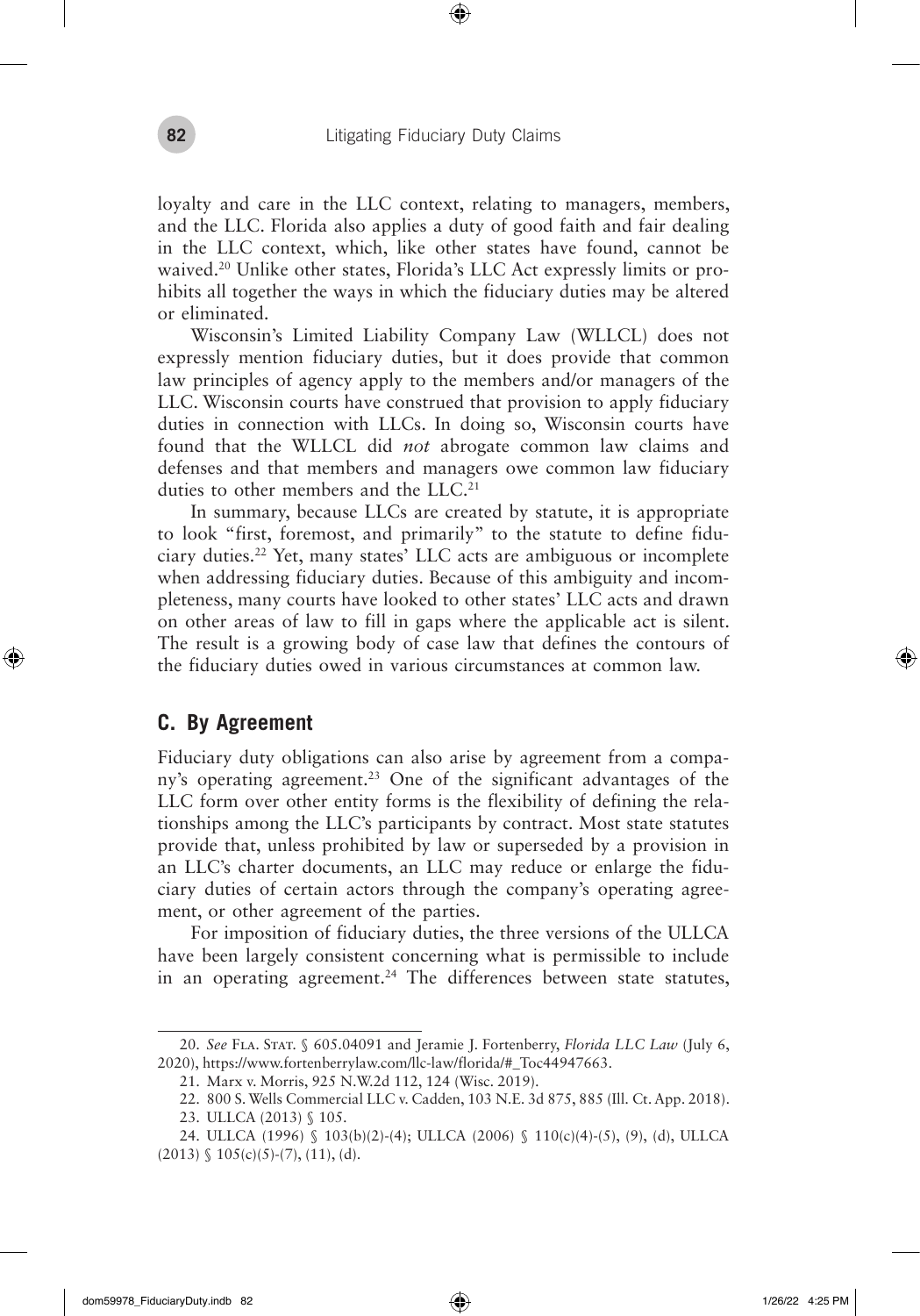*Fiduciary Duties in the Context of the Limited Liability Company* **83**

#### state common laws, relevant state case law, and adopted ULLCA versions all determine what may be accomplished in an operating agreement in relation to expanding or eliminating fiduciary duties for an LLC's members, managers, or the LLC itself.

#### **1. Expansions and Limitations on Fiduciary Duties by Agreement**

Generally, an LLC can, by contract through its operating agreement, expand or limit the fiduciary duties of various actors within the LLC. Pursuant to the multiple versions of ULLA, operating agreements can define the standards of performance related to the fiduciary duties of members or managers as long as those standards are "not manifestly unreasonable."<sup>25</sup> For example, an operating agreement could enlarge the scope of the fiduciary duty to impose the same fiduciary duties owed by officers and directors to a corporation.26 Conversely, an operating agreement may allow managers to engage in self-interested transactions.27 In many states, an LLC can limit fiduciary duties of managers and other persons in its operating agreement with exculpatory provisions.28 Further, an operating agreement can limit affirmative duties to take certain actions that would typically be required for a manager or other person to fulfill fiduciary duties, such as removal of the duty to provide information or the books and records of the LLC to its members.29 Even Florida law, which is more restrictive in terms of the allowance of the elimination or modification of fiduciary duties than are other jurisdictions, permits *some* alteration of these duties within specified limits.

◈

⊕

<sup>25.</sup> *Id.*

<sup>26.</sup> *See* Strebel v. Wimberly, 371 S.W.3d 267, 271 (Tex. Ct. App. 2012) (analyzing an operating agreement that provided that "the Managers shall have fiduciary duties to the Company and the Members equivalent to the fiduciary duties of directors of Delaware corporations" and applying substantive Delaware corporate law to determine whether there was a breach of fiduciary duty by the Manager).

<sup>27.</sup> *See, e.g.*, Synectic Ventures I, LLC v. EVI Corp., 294 P.3d 478, 485–86 (Or. 2012) (observing that Oregon law permits self-interested transactions that are authorized by operating agreement or that are approved by members).

<sup>28.</sup> *E.g.*, Kelly v. Blum, 2010 WL 629850 (Del. Ch. 2010) (discussing 6 Del. C.  $$18-1101(e)$ ).

<sup>29.</sup> Feeley v. NHAOCG, LLC, 62 A.3d 649, 664 (Del. Ch. 2012); *see also* J. William Callison & Maureen A. Sullivan, *Limited* Liability Companies: A State-by-State Guide to Law and Practice, LTD. LIABILITY CO., FIDUCIARY DUTIES § 8:7 n.45 (2020 ed.) (collecting cases).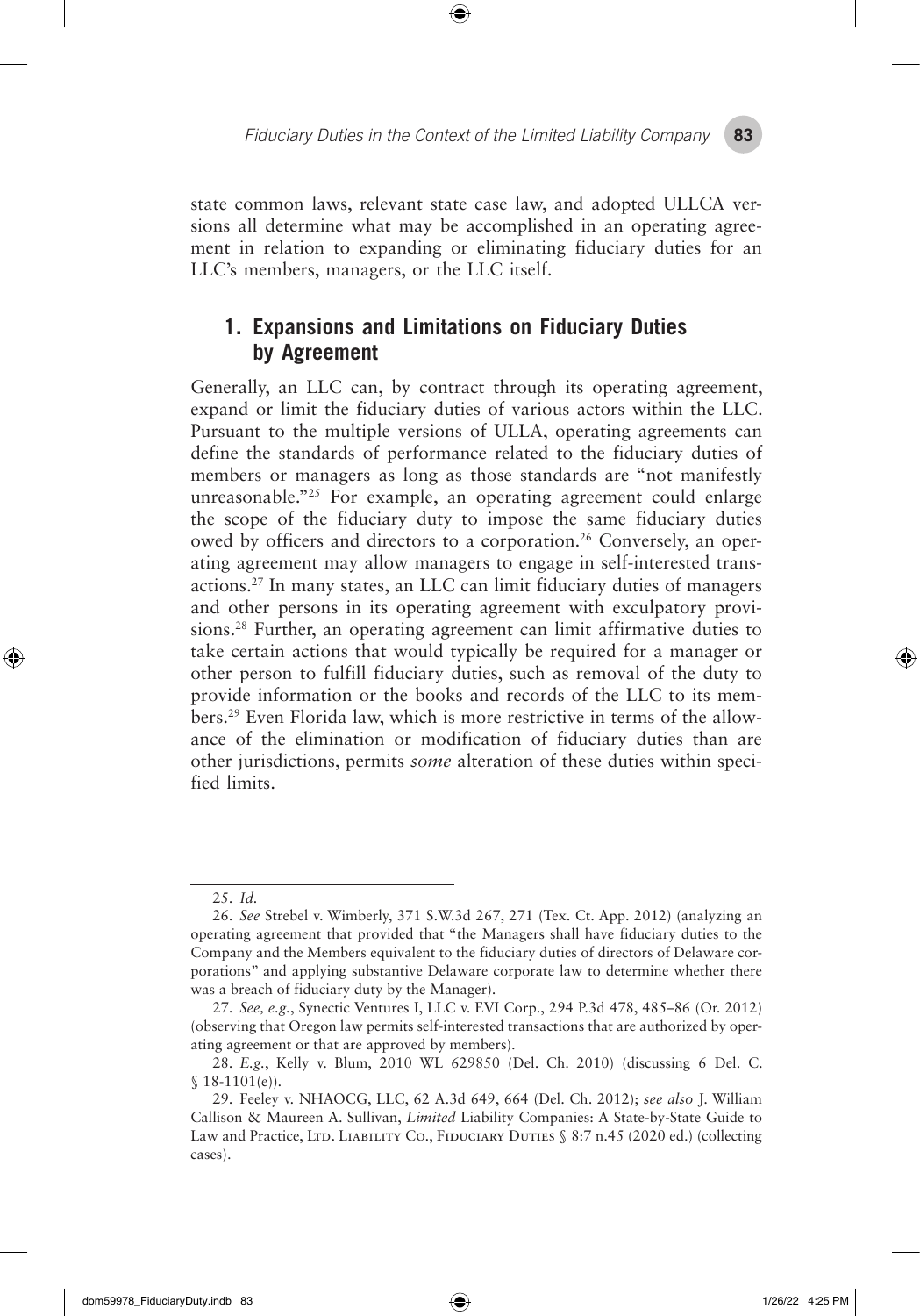#### **2. Limitations (and Limitations on Limitations) on Fiduciary Duties Imposed by Law**

Many jurisdictions provide that the covenant of good faith and fair dealing is imposed by law and part of every contract. The ULLCA has consistently prohibited attempts to eliminate the covenant from operating agreements.30 Courts generally will give effect to an operating agreement's language that establishes, limits, or sometimes eliminates fiduciary duties. Delaware and other states permit the complete elimination of fiduciary duties, but not the implied contractual covenant of good faith and fair dealing.<sup>31</sup>

Although parties have the legal right to make whatever contracts they desire, they cannot contract for illegal purposes or against public policy.32 The majority of the courts that have analyzed fiduciary duties in the LLC context have found that parties cannot contract around the covenant of good faith and fair dealing and that the attempt to do so is against public policy or contrary to law. Generally, a contract that cannot be performed without violating applicable law is illegal and void, and thus unenforceable.33 Thus, while most states permit the elimination or modification of fiduciary duties as applicable to LLCs and its members or managers, some restrictions and prohibitions uniformly remain across the states in that regard.

#### **IV. The Individuals Who May Have Fiduciary Duties** . . . . . . . . . . . . . . .

The roles of shareholders, partners, officers, and directors are more easily defined in corporations and partnerships than in the LLC context. LLCs are creatures of customization by contract, coupled with a myriad of choices afforded to parties to alter their roles and relationships

↔

⊕

<sup>30.</sup> ULLCA (1996) § 103(b)(4); ULLCA (2006) § 110(c)(5); ULLCA (2013) § 105(c)(6). 31. *See, e.g.*, TM2008 Investments, Inc. v. Procon Capital Corp., 323 P.3d 704, 708

<sup>(</sup>Ariz. Ct. App. 2014); Feeley v. NHAOCG, LLC, 62 A.3d 649, 664 (Del. Ch. 2012).

<sup>32.</sup> ULLCA (1996) §§ 103(b)(3), 409(c); ULLCA (2006) § 110(d)(3); ULLCA (2013)  $$105(c)(7).$ 

<sup>33.</sup> E & S Insulation Co. of Arizona v. E. L. Jones Const. Co., 591 P.2d 560, 562 (Ariz. Ct. App. 1979); *see also* Mountain States Bolt, Nut & Screw Co. v. Best-Way Transp., 568 P.2d 431 (Ariz. Ct. App. 1977) ("(I)f the acts to be performed under the contract are themselves illegal or contrary to public policy, or if the legislature has clearly demonstrated its intent to prohibit maintenance of a cause of action, then recovery should be denied.").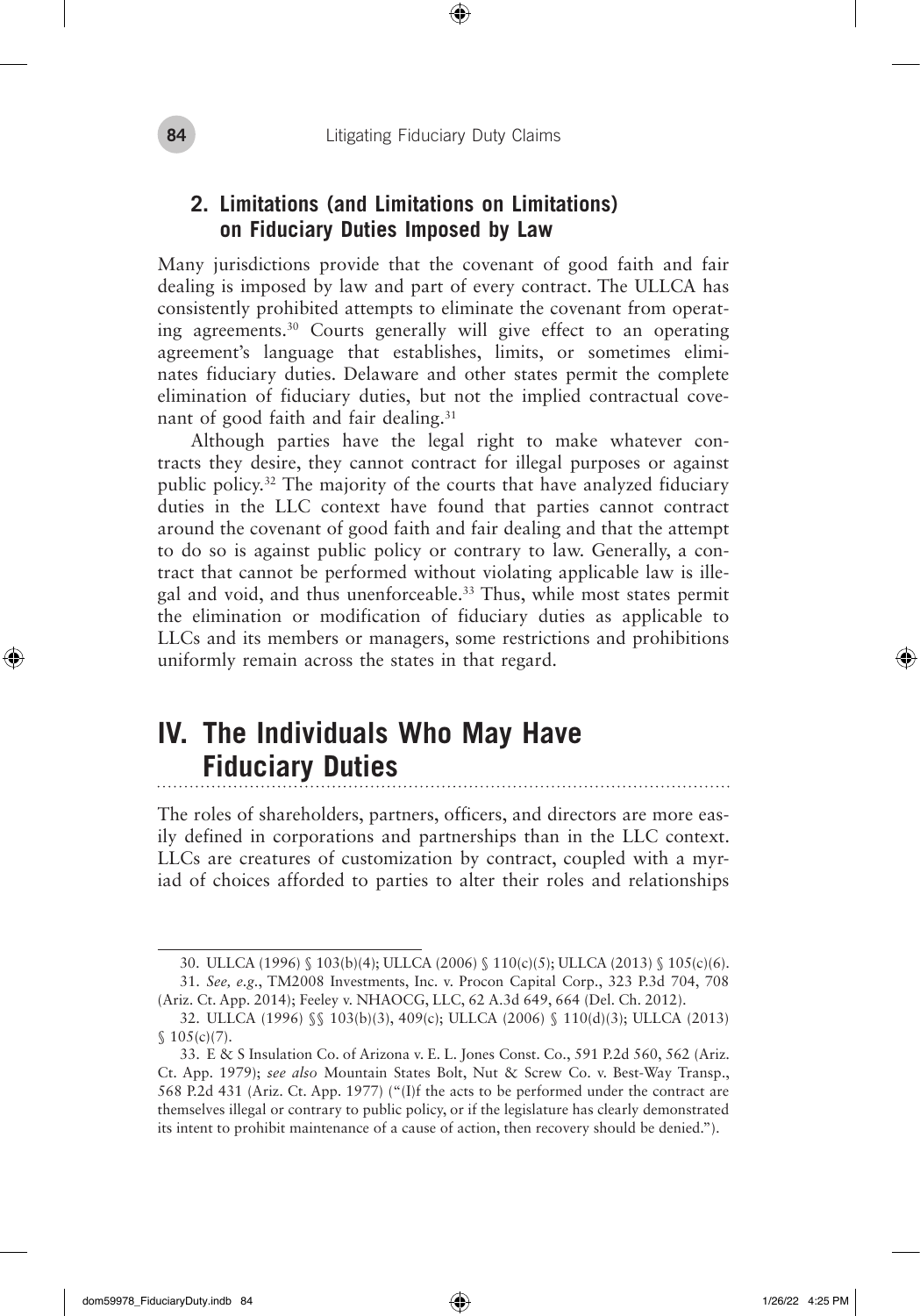as members and managers. This contributes to the unique flexibility of LLCs, but makes defining the roles and relationships among members, managers, officers, and other role players in the LLC more complex. Because of that, it is difficult to make generalized statements of the law for actors within the LLC. This is especially true with respect to fiduciary duties of these actors in the LLC context. Moreover, state statutes vary across the nation. And, many states, like Delaware, have more case law to draw from to address these issues, versus other states that have had less opportunity to deal with LLC roles and fiduciary duties and thus little case law or analysis to look to for clarification.

#### **A. Officers**

◈

Officers of an LLC sometimes owe fiduciary duties in the same way as they would in a corporation.<sup>34</sup> Yet, when the officers are supervised by the LLC's manager(s), some courts have held that such officers may not have fiduciary duties.<sup>35</sup> In an Illinois case, an LLC brought suit against its officer (a vice president) for breaching its fiduciary duty to its members and the LLC by diverting corporate opportunities, improperly transferring assets, and improperly allocating expenses.36 Because the LLC was expressly a manager-managed LLC, the court determined that where activities are exclusively controlled by an LLC's manager, the duties owed to the company reside in the manager, and *not* in the officer. It held that an officer does not owe any fiduciary duties to an LLC (or its members) simply by being an officer of the LLC.

#### **B. Managers in a Manager-Managed LLC**

When an LLC is not managed by its members, but elects to have its affairs directed by one or more managers, managers are analogous to directors and officers in a corporation and tend to have similar fiduciary duties. Although the scope of the fiduciary duties may be enlarged or limited by an operating agreement, it will be subject to the covenant of good faith and fair dealing, as discussed earlier.<sup>37</sup>

Without a contrary provision in the operating agreement, the manager of an LLC owes duties of loyalty and care to the members of the

<sup>34.</sup> *See In re* BH S & B Holdings LLC, 420 B.R. 112 (Bankr. S.D.N.Y. 2009).

<sup>35.</sup> 800 S. Wells Commercial LLC v. Cadden, 103 N.E.3d 875, 886 (Ill. Ct. App. 2018).

<sup>36.</sup> *Id.*

<sup>37.</sup> *Supra* Section III(c)(ii).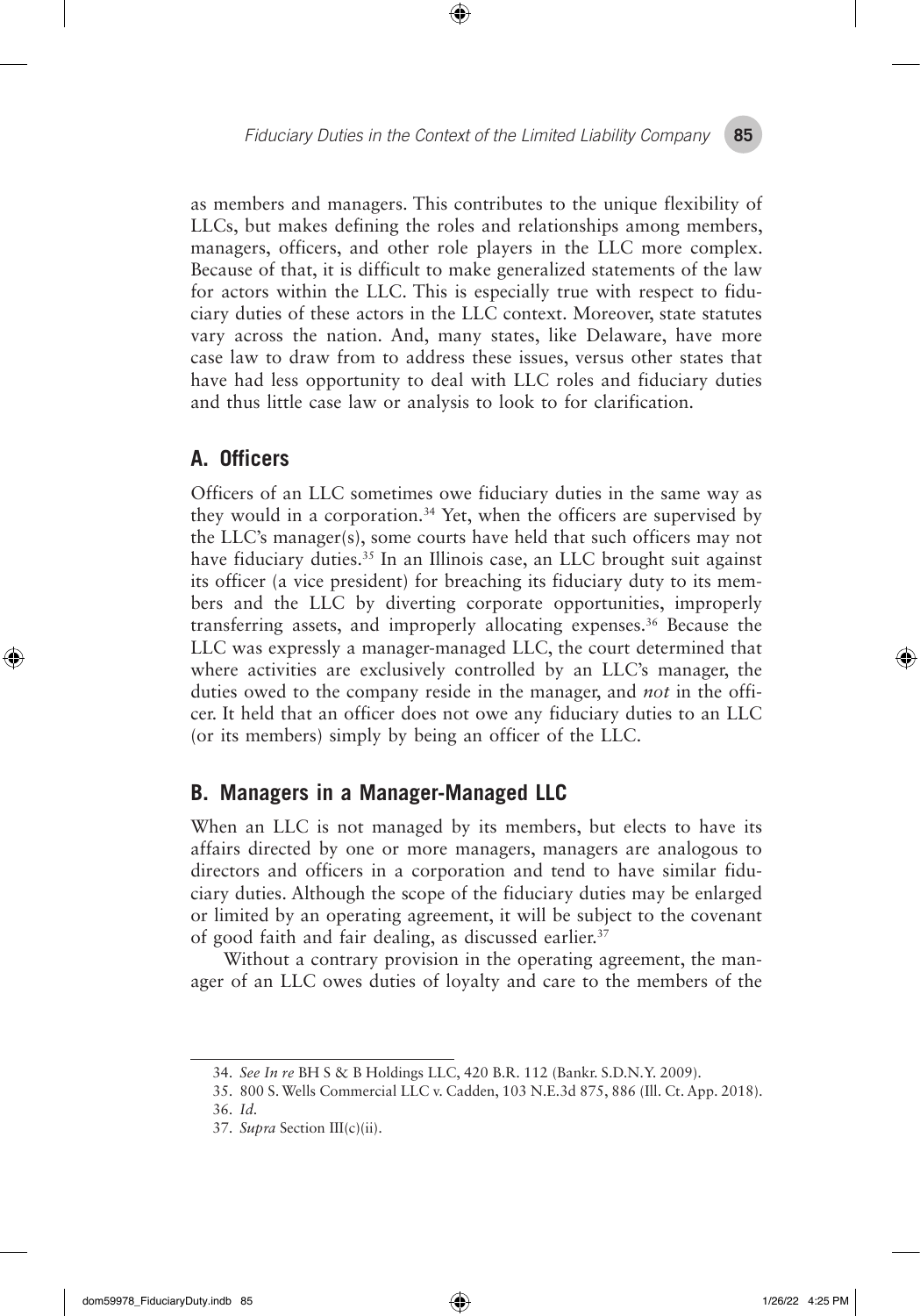LLC.38 Many states that have adopted statutory provisions about managerial duties "require managers to act in *good faith* and with such care as an ordinarily prudent person would exercise in similar circumstances (i.e., a *reasonableness standard*)."39

#### **C. Controlling Members**

Controlling members hold an ownership interest that permits them to make decisions for the company, even where those decisions may be contrary to the wishes of other members and where a decision may be detrimental to the interests of the company or other members. Most courts treat controlling members the same as controlling shareholders $40$ in a corporation.41 This differs from a passive LLC member, who has an ownership interest but does not actively participate in or control the company's decisions or its operations.

Controlling members are generally found to owe fiduciary duties to the LLC and minority members of the LLC in the same vein as managers of an LLC do.<sup>42</sup> Delaware courts have held that members who control an LLC owe fiduciary duties to the LLC *and* noncontrolling members.<sup>43</sup> Managing members<sup>44</sup> of an LLC owe fiduciary duties to the LLC and its member investors, thus, a managing member must act with the utmost good faith and loyalty in managing the LLC.<sup>45</sup>

◈

<sup>38.</sup> Bay Ctr. Apartments Owner, LLC, v. Emery Bay PKI, LLC, C.A. No. 3658-VCS, 2009 WL 1124451, at \*8 (Del. Ch. Apr. 20, 2009).

<sup>39.</sup> Callison & Sullivan, *supra* note 29, § 8:7.

<sup>40.</sup> A controlling shareholder is a shareholder who owns the largest number of a corporation's shares or one who has control over the company's affairs for reasons other than share ownership percentage. *See, e.g.*, Kahn v. Lynch Commc'n Sys., Inc*.*, 638 A.2d 1110, 1113 (Del. 1994).

<sup>41.</sup> *See* Kelly v. Blum, CA. No. 4516-VCP, 2010 WL 629850, at \*12 (Del. Ch. Feb. 24, 2010).

<sup>42.</sup> Glidepath Ltd. v. Beumer Corp., No. CV 12220-VCL, 2019 WL 855660, at \*18 (Del. Ch. Feb. 21, 2019), *judgment entered* (Del. Ch. 2019) ("Buyer owed fiduciary duties as a controlling member."); Kelly v. Blum, 2010 WL 629850 (Del. Ch. 2010).

<sup>43.</sup> *See* Klein v. Wasserman, 2019 WL 2296027 (Del. Ch. 2019) (control can be established through ownership or through showing of actual control over LLC's business and affairs through general control or specific control); Glidepath Ltd. v. Beumer Corp., 2019 WL 855660 (Del. Ch. 2019) (LLC controller owes fiduciary duties); Cancan Dev. v. Manno, 2015 WL 3400789 (Del. Ch. 2015); *In re* Atlas Energy Resources, 2010 WL 4273122 (Del. Ch. 2010) (controlling members in member-managed LLC owe minority members the traditional fiduciary duties that controlling shareholder owes to minority shareholders).

<sup>44.</sup> A managing-member is a member who is designated to make decisions for the company regardless of their ownership interest percentage in the LLC.

<sup>45.</sup> 51 Am. Jur. 2d Limited Liability Companies § 11 (Nov. 2020 update).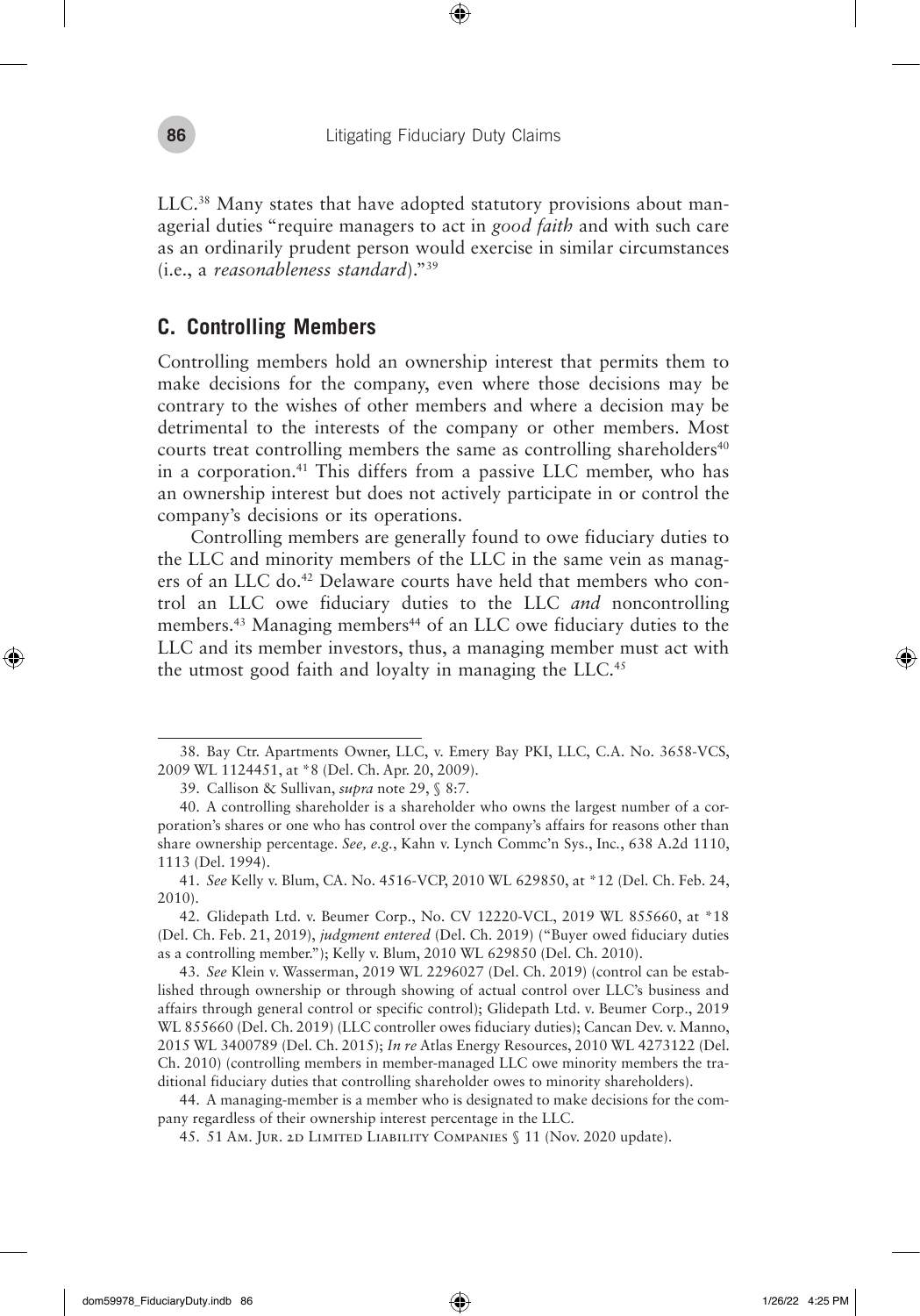*Fiduciary Duties in the Context of the Limited Liability Company* **87**

#### **D. Members**

Generally, absent an agreement, members of an LLC do not owe fiduciary duties to each other solely by virtue of being a member.46 Yet, in Arizona and some other states, members will be found to have fiduciary duties to the LLC and the other members if the LLC is member managed.47

In a manager-managed LLC, neither common law nor the law of corporations or partnerships expressly imposes a fiduciary duty on members of an LLC without a duty being imposed through an operating agreement.48 The caveat here is that this general statement assumes the member is passive and not controlling, and that the member has not undertaken to act on behalf of the LLC. As discussed earlier, a controlling member has fiduciary duties to noncontrolling members.<sup>49</sup> Further, a member who controls or acts on behalf of the LLC may have fiduciary duties to the other members.<sup>50</sup>

#### **E. The LLC**

↔

The LLC itself does not generally have fiduciary duties to its members, but this is an evolving area of law.51 Note that an LLC can have fiduciary duties to members of other LLCs, if, for example, the LLC is the manager or controlling member of another LLC.<sup>52</sup>

50. Evergreen W. Bus. Ctr., LLC v. Emmert, 296 P.3d 545, 552 (Or. 2012), *rev'd on other grounds*, 323 P.3d 250 (Or. 2014) (en banc) (finding that a member had "entered into a relationship of confidence with the company that required him to act 'in good faith and with due regard to the interests of the one reposing the confidence'") (quoting Starkweather v. Shaffer*,* 497 P.2d 358 (Or. 1972) (en banc)).

51. *See* Khoobehi Properties, LLC v. Baronne Development No. 2, L.L.C., 16-506 (La. Ct. App. 5th Cir. 3/29/17), *writ denied*, 2017-0893, 227 So. 3d 288 (La. 9/29/17) (LLC was not liable for breach of fiduciary duty for not disclosing material information to member before member sold interest).

52. Generally, courts will differentiate between parties who serve in multiple capacities, such as a member and a creditor. *See, e.g.*, Bootheel Ethanol Investments, L.L.C. v. Semo Ethanol Co-op., 2009 WL 398506 (E.D. Mo. 2009) (no fiduciary duties owed by member who failed to make capital contributions with respect to nonpayment of LLC's debt to other member allegedly resulting); *In re* South Canaan Cellular Investments, LLC, 427 B.R.

<sup>46.</sup> *In re* Tsiaoushis, 2007 WL 2156162 (E.D. Va. 2007) (nonmanaging members of manager-managed LLCs owe no fiduciary duties).

<sup>47.</sup> Ariz. Rev. Stat. § 29-3409.

<sup>48.</sup> TM2008 Investments, Inc. v. Procon Capital Corp., 323 P.3d 704, 708 (Ariz. Ct. App. 2014).

<sup>49.</sup> Controlling members are prohibited, for example, from engaging in oppressive conduct. *See* ULLCA § 701(5)(b); *see also* Sports Imaging of Arizona, L.L.C. v.1993 CKC Tr., No. 1 CA-CV 05-0205, 2008 WL 4448063, at \*19 (Ariz. Ct. App. Sept. 30, 2008).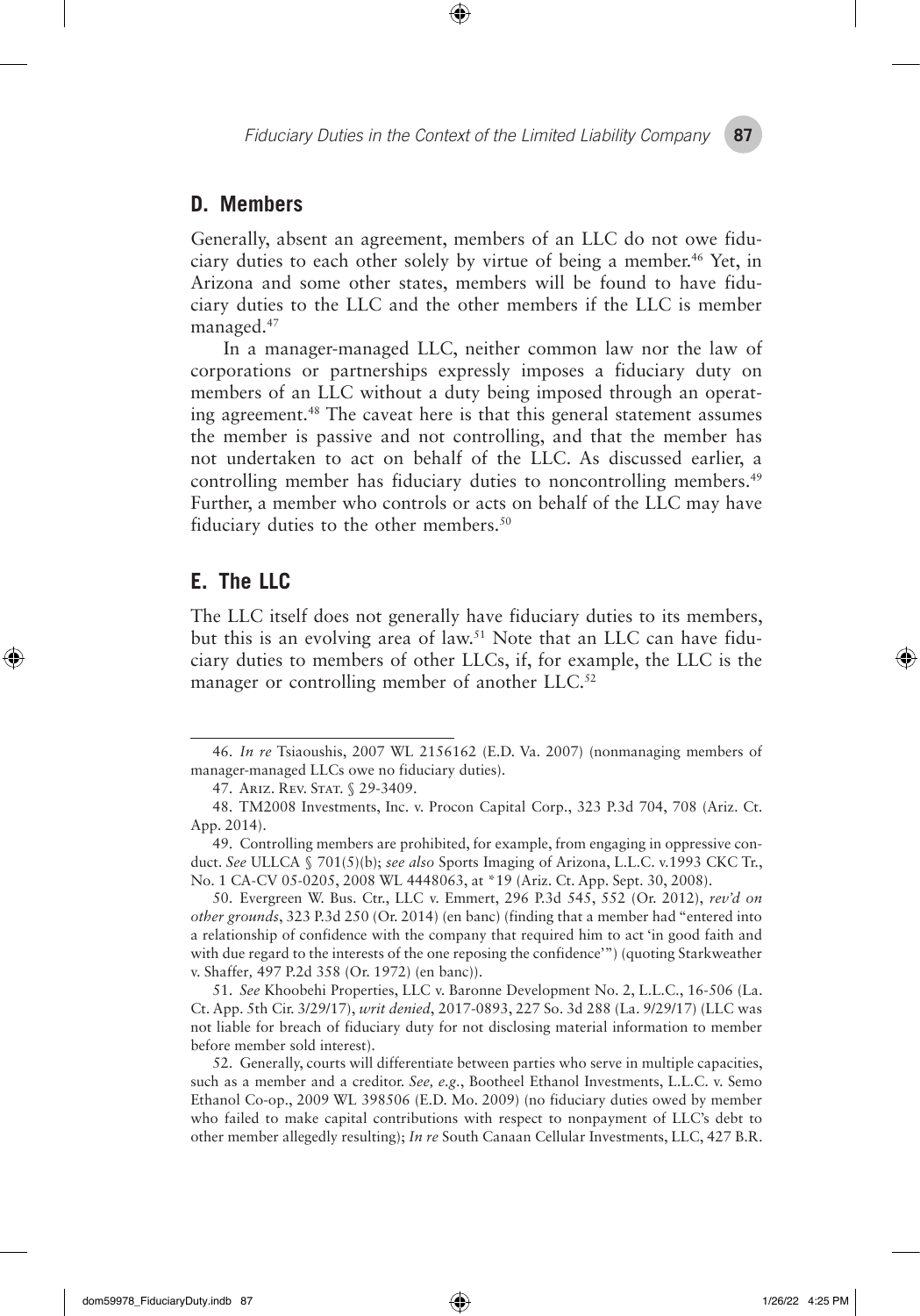# **V. To Whom Is a Fiduciary Duty Owed?**

#### **A. To the Limited Liability Company**

More case law is developing that indicates fiduciary duties *are* owed to the LLC itself, either by managers, members, or both. North Carolina has found that an LLC manager's obligation to discharge his duties in good faith, with the care an ordinary prudent person in a like position would exercise under similar circumstances, and in the manner the manager reasonably believes to be in the best interests of the LLC, is owed by the manager *to the company*, rather than to other members.<sup>53</sup>

In *Flippo v. CSC Assocs.*, 54 the Virginia Supreme Court affirmed that a member of an LLC was directly liable for a breach of fiduciary duty *to the LLC.*<sup>55</sup> *Flippo* involved a claim for breach of fiduciary duty against the member-manager of an LLC for conveying assets to another business entity for the member-manager's personal benefit.

#### **B. To the Limited Liability Company's Members**

Whether members owe fiduciary duties to each other appears to be expanding with the implementation of new state statutes and supplemental case law. As discussed, many states impose equitable fiduciary duties among members that can be altered based on agreement, and, whether a member owes fiduciary duties to other members will normally depend on the type of LLC involved—including whether the LLC is member or manager managed, and whether the LLC member has any control or management responsibilities. Passive members will generally not owe fiduciary duties to other members. However, when members *are* found to owe each other a fiduciary duty, they are the typical fiduciary duties discussed herein: the duty of loyalty and of care.

Members may enforce these rights on behalf of the LLC itself. The ULLCA has consistently recognized the right of members to maintain actions at law and in equity to enforce their rights under the operating

◈

<sup>85 (</sup>Bankr. E.D. Pa. 2010) (member could become LLC creditor and could use information provided by LLC); Christopher's Partner, LLC v. Christopher's of Colonie, LLC, 69 A.D.3d 1275, 893 N.Y.S. 2d 689 (3d Dep't 2010) (member as secured creditor).

<sup>53.</sup> Kaplan v. O.K. Technologies, L.L.C., 675 S.E.2d 133 (N.C. Ct. App. 2009), *review denied*, 690 S.E.2d 699 (N.C. 2010).

<sup>54.</sup> 547 S.E. 2d 216 (Va. 2001).

<sup>55.</sup> *Id.* at 219.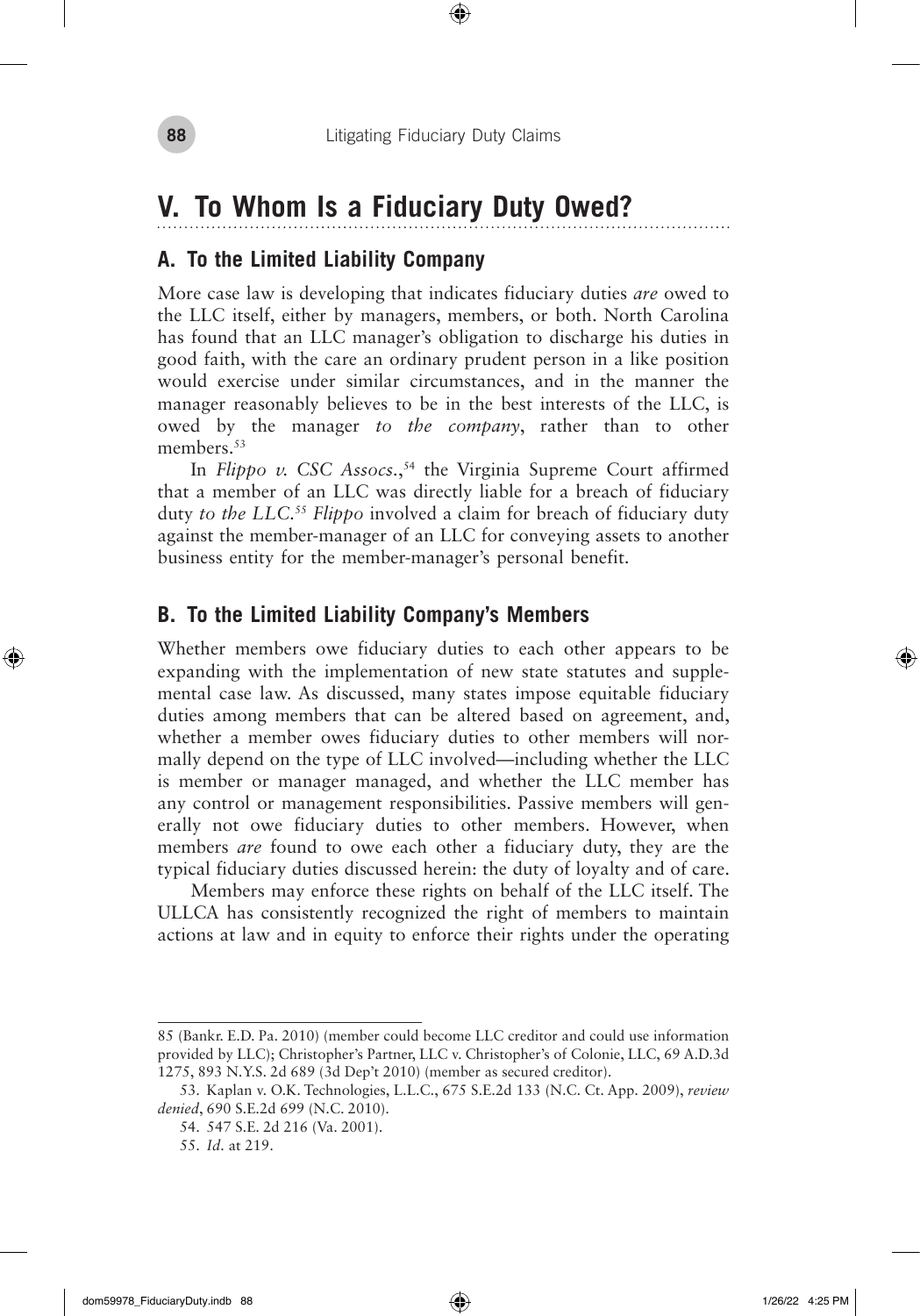agreement and to assert derivative rights on behalf of the LLC.<sup>56</sup> The 1996 ULLCA recognized the right to bring derivative actions, but did not protect against unreasonable restrictions in operating agreements until the 2006 version of ULLCA was enacted.<sup>57</sup> The 2013 amended version of ULLCA carried forward the preservation of derivative actions in operating agreements.<sup>58</sup> The act prohibits eliminating or unreasonably restricting the right to bring such claims.

Nevertheless, the right to bring an action on behalf of the LLC may not provide the remedy the member seeks. In *Gowin v. Granite Depot*, 59 the Virginia Supreme Court permitted a member to bring a derivative action against the manager for a breach of his fiduciary duty to the LLC. Although it was acknowledged that one reason for action was to terminate the interest of the other member, the court found the action did not have any impact on the LLC and denied recovery.

#### **C. To the Limited Liability Company's Creditors**

As discussed in more detail in Chapter 12, at times, fiduciary duties may be owed to creditors. This is particularly so when an entity is *insolvent*. Some states have held that managers of insolvent LLCs have fiduciary duties to creditors of the LLC.60 The Delaware court in *Gheewalla* held that when a corporation is insolvent, "creditors become the principal constituency injured by any fiduciary breaches that diminish the firm's value."61

That said, it is not always clear that a creditor could bring an action to enforce its rights. Some courts have held that creditors cannot bring a direct action against managers breaching a fiduciary duty owed to a creditor.62 And other courts, such as the Delaware court in *CML*,

62. *In re* Mooney, 2007 BNH 29, 2007 WL 2403774 (Bankr. D. N.H. 2007) (although managers of insolvent LLC have similar fiduciary duties as officers and directors of an

dom59978\_FiduciaryDuty.indb 89 1/26/22 4:25 PM

◈

<sup>56.</sup> ULLCA (1996) §§ 1101–1104; ULLCA (2006) §§ 901–906; ULLCA (2013) §§ 801–806.

<sup>57.</sup> ULLCA (2006) § 110(a)(9).

<sup>58.</sup> ULLCA (2013) § 105(c)(11).

<sup>59.</sup> 634 S.E.2d 714 (Va. 2006).

<sup>60.</sup> *In re* Senior Cottages of America, LLC, 482 F.3d 997 (8th Cir. 2007) (fact that fiduciary duties might also run to creditors does not prevent bankruptcy trustee from making claim on LLC's behalf); *In re* McCook Metals, L.L.C., 319 B.R. 570 (Bankr. N.D. Ill. 2005) (managers of insolvent LLCs owe fiduciary duties to LLC creditors; manager usurped LLC opportunity by acquiring asset into another LLC); JPMorgan Chase Bank, N.A. v. KB Home, 632 F. Supp. 2d 1013 (D. Nev. 2009) (Nevada law would extend corporate insolvency exception to LLCs so that managers have fiduciary duties to creditors).

<sup>61.</sup> N. Am. Catholic Educ. Programming Found., Inc. v. Gheewalla, 930 A.2d 92, 102 (Del. 2007).